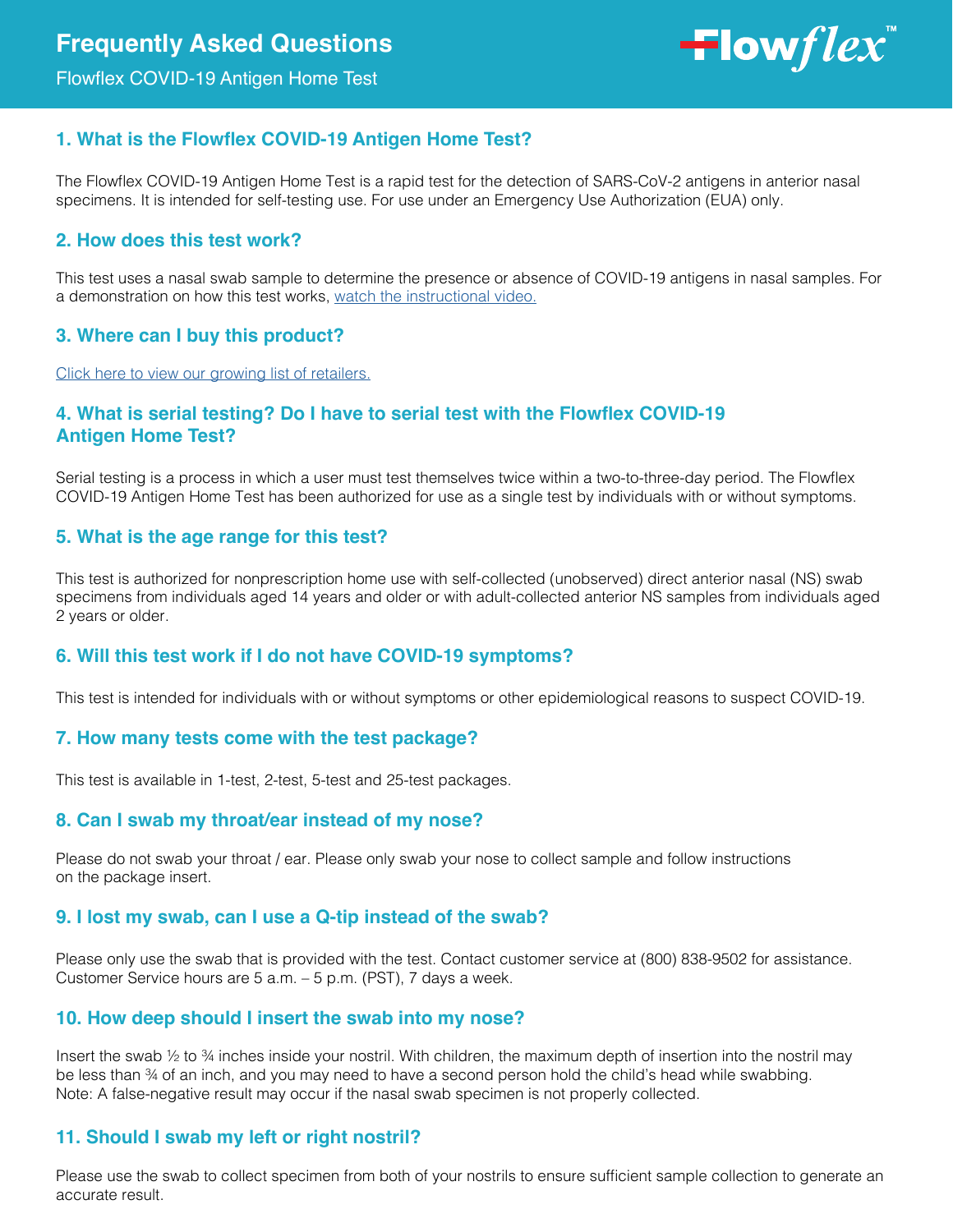

## **12. For how long do I have to swab my nostril?**

Firmly rub the swab in a circular motion around the inside wall of the nostril 5 times. Take approximately 15 seconds to collect the specimen. Be sure to collect any nasal drainage that may be present onto the swab. Repeat this in the other nostril.

## **13. My Flowflex test did not include any English instructions, what should I do?**

Please fill out the Contact Us form [\(Contact Us - Flowflexcovid.com\)](https://flowflexcovid.com/contact-us/) and provide the Lot number and location where the product was purchased. Customer Service hours are 5 a.m. – 5 p.m. (PST), 7 days a week.

## **14. The test cassette, extraction buffer tube, nasal swab, or tube holder is missing from the test package. What should I do?**

Please contact customer service at (800) 838-9502. Customer Service hours are 5 a.m. – 5 p.m. (PST), 7 days a week.

#### **15. I spilled some of the extraction buffer. What should I do now?**

Do not use the test and contact customer service at (800) 838-9502. Customer Service hours are 5 a.m. – 5 p.m. (PST), 7 days a week.

## **16. After nasal specimen collection, how long do I need to swirl the nasal swab in the buffer tube?**

Place the swab into the buffer tube and swirl for 30 seconds. Rotate the swab 5 times while squeezing the tube. Remove the swab while squeezing the tube to extract as much liquid as possible. Attach the dropper tip firmly onto the tube. Mix thoroughly by swirling or flicking the bottom of the tube. Then gently squeeze the tube and dispense 4 drops of solution into the Sample Well.

#### **17. How many drops should I put in the cassette well? Can I put in all the buffer solution?**

You should dispense 4 drops of solution into the cassette sample well. Please do not overuse the buffer solution.

#### **18. Where should I dispense the solution on the cassette?**

You should dispense 4 drops of solution into the cassette Sample Well marked with an "S".

#### **19. How long does it take to obtain results?**

Results are available in 15 minutes.

#### **20. Will this test cause any pain?**

No, the nasal swab is not sharp, and it should not hurt. Sometimes the swab can feel slightly uncomfortable. If you feel pain, please stop the test and seek advice from your healthcare provider.

#### **21. Are there any limitations as to who can use this test?**

Do not use this test on children under two years of age. Do not use this test on anyone who is prone to nosebleeds or has had facial injuries or head injuries/surgery in the past six months.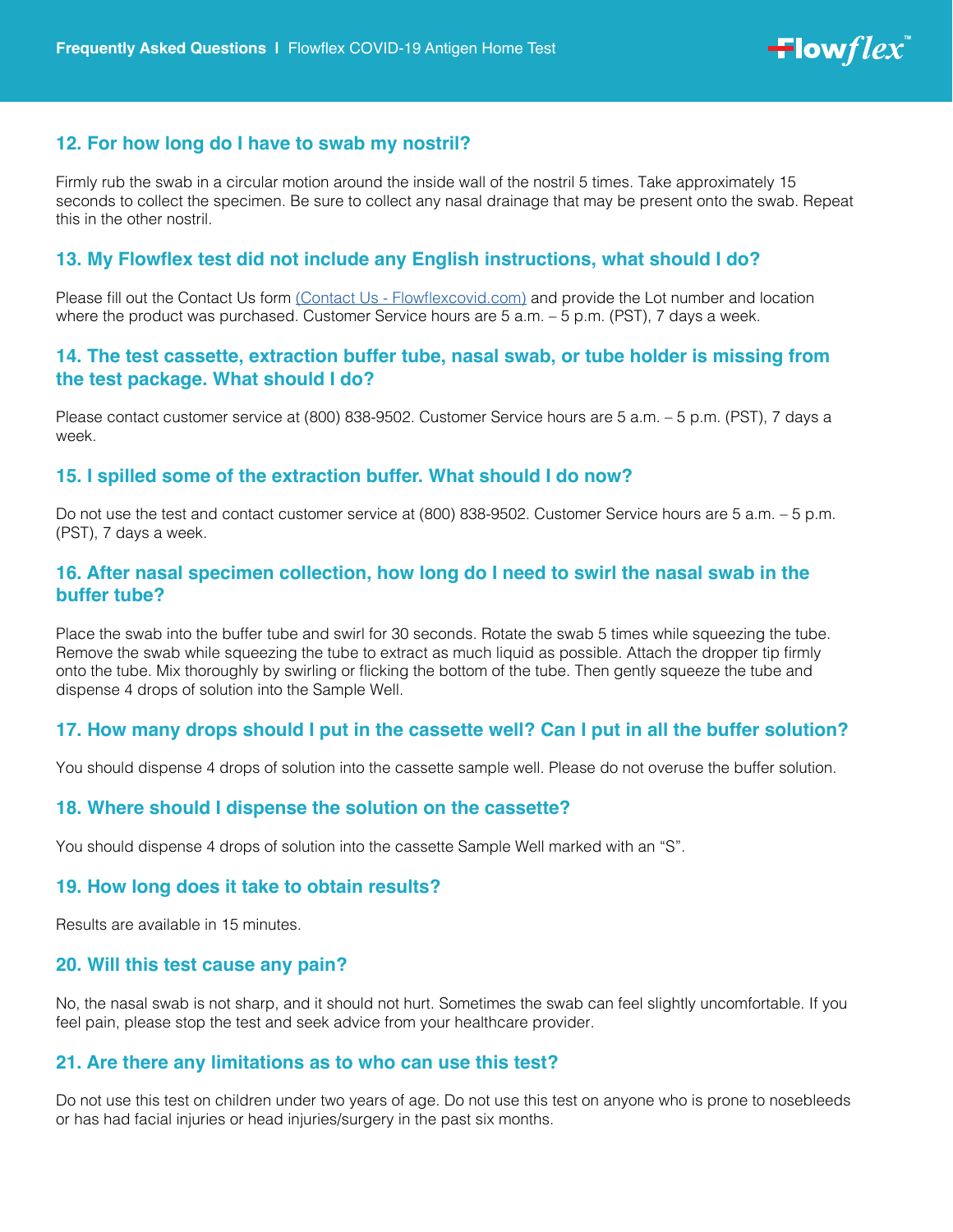

# **22. What are the known and potential risks and benefits of this test?**

Potential risks include:

- Possible discomfort during sample collection.
- Possible incorrect test results (see Result Interpretation section).

Potential benefits include:

- The results, along with other information, can help you and your healthcare provider make informed decisions about your care.
- The results of this test may help limit the spread of COVID-19 to your family and others in your community.

# **23. Is the test result still valid if I see a pinkish color on the test strip after applying the sample to the test cassette sample well?**

A pinkish background color on the test strip will not affect the result of your test.

## **24. What is the difference between Antigen, Molecular, and Antibody tests?**

There are different kinds of tests for COVID-19. Molecular tests (also known as PCR tests) detect genetic material from the virus. Antigen tests, such as the Flowflex COVID-19 Antigen Home Test detect proteins from the virus. Antigen tests are very specific for the COVID-19 virus but are not as sensitive as molecular tests. This means that a positive result is highly accurate, but a negative result does not rule out infection. If your test result is negative, you should discuss with your healthcare provider whether an additional molecular test is necessary and if you should continue isolating at home.

Another type of test is an antibody test. A COVID-19 antibody test detects antibodies that have been produced by your immune system in response to a previous COVID-19 infection or vaccination. Antibody tests are not suitable for diagnosing an active COVID-19 infection.

For more information on the different kinds of COVID-19 tests, please visit: [https://www.fda.gov/consumers/consumer](https://www.fda.gov/consumers/consumer-updates/coronavirus-disease-2019-testing-basics)[updates/coronavirus-disease-2019-testing-basics](https://www.fda.gov/consumers/consumer-updates/coronavirus-disease-2019-testing-basics)

## **25. What do the two red lines on the cassette mean after I complete the test?**

If both the control line (C) and test line (T) appear, even if the line on the test line (T) is very faint, this means that you have a positive test result, because antigens from COVID-19 were detected, and it is very likely you currently have COVID-19. Please refer to the package insert for more information.

## **26. What does it mean if I have a positive test result?**



A positive result means that it is very likely you have COVID-19 because proteins from the virus that causes COVID-19 were found in your sample. You should self-isolate from others and contact a healthcare provider for medical advice about your positive result. Your healthcare provider will work with you to determine how best to care for you based on your test result, medical history, and symptoms.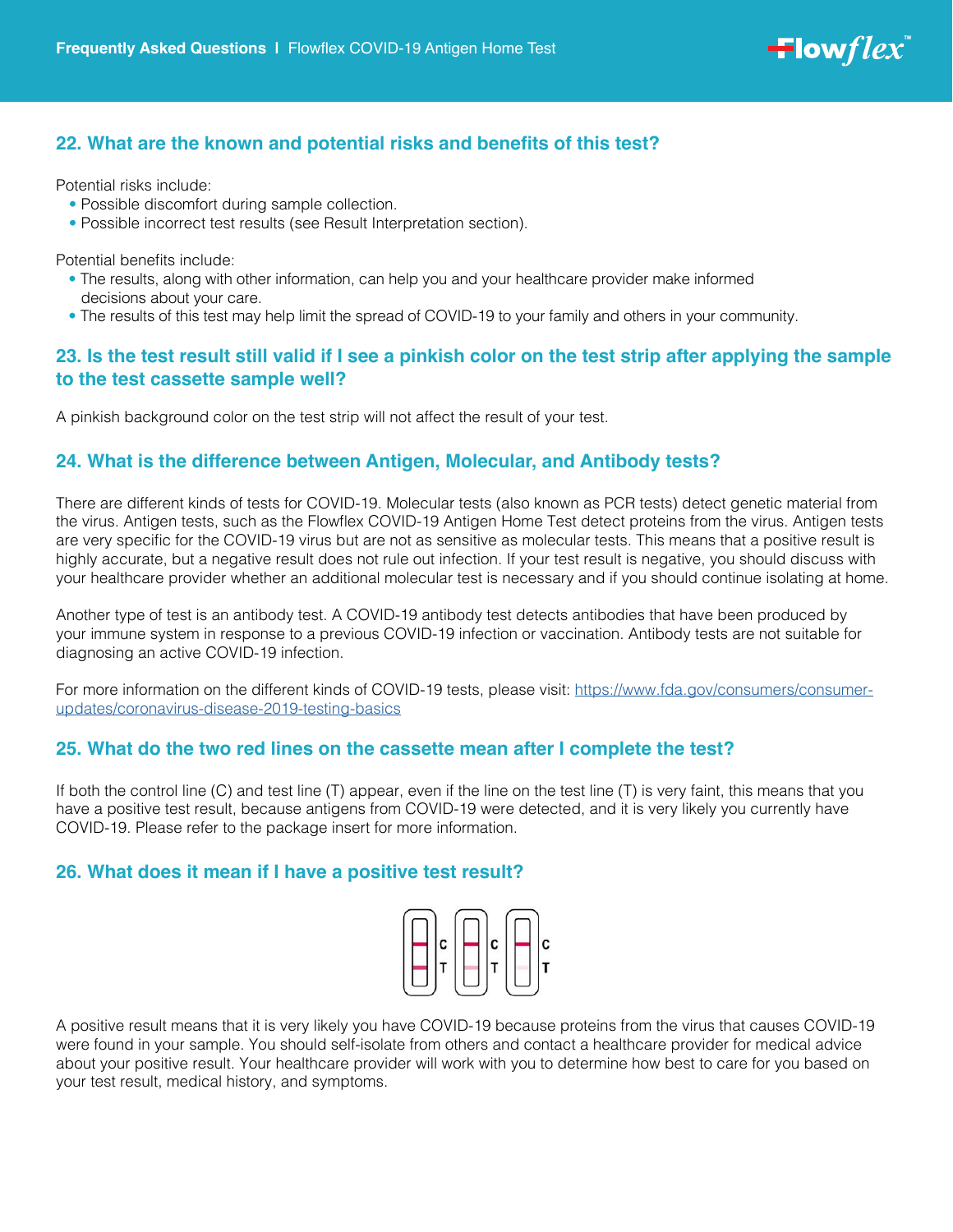## **27. What does it mean if I have a negative test result?**



A negative test result indicates that antigens from the virus that causes COVID-19 were not found in your sample. If you have symptoms, you likely do not have COVID-19. However, negative results do not rule out SARS-CoV-2 infection. It is possible for this test to give a negative result that is incorrect (false negative) in some people with COVID-19. This means that you could possibly still have COVID-19 even though the test is negative. For example, you may get a false negative result if you did not perform the test correctly or if the level of antigen from the virus causing COVID-19 was below the test limits. The amount of antigen in a sample may decrease the longer you have symptoms of infection. If you test negative and continue to experience symptoms of fever, cough and/or shortness of breath you should seek follow up care with your healthcare provider. Your healthcare provider will consider the test result together with all other aspects of your medical history (such as symptoms, possible exposures, and geographical location of places you have recently traveled) in deciding how to care for you. Your healthcare provider may suggest you need another test to determine if you have contracted the virus causing COVID-19. It is important that you work with your healthcare provider to help you understand the next steps you should take.

## **28. What if I have an invalid result?**

An invalid result means the test was not able to tell if you have COVID-19 or not. If the test is invalid, a new swab should be used to collect a new nasal specimen and the test should be run again, using a new test cassette and extraction buffer tube. If the problem persists, call (800) 838-9502 for assistance. Customer Service hours are 5a.m. – 5 p.m. (PST), 7 days a week.



## **29. What is a false-positive and a false-negative test result?**

A false positive is a test result that indicates a person has a specific disease or condition when the person actually does not have the disease or condition. A false-negative test result indicates a person does not have a specific disease or condition when the person actually does have the disease or condition. Incorrect specimen collection and sample preparation can result in false-negative and false-positive test results. Therefore, before you begin the test, it is very important to read the package insert provided in the test package and follow the instructions.

#### **30. How accurate is this test?**

The performance of the Flowflex COVID-19 Antigen Home Test was established in an all-comers clinical study conducted between March 2021 and May 2021 with 172 nasal swabs self-collected or pair-collected by another study participant from 108 individual symptomatic patients (within 7 days of onset) suspected of COVID-19 and 64 asymptomatic patients. All subjects were screened for the presence or absence of COVID-19 symptoms within two weeks of study enrollment. The Flowflex COVID-19 Antigen Home Test was compared to an FDA authorized molecular SARS-CoV-2 test. The Flowflex COVID-19 Antigen Home Test correctly identified 93% of positive specimens and 100% of negative specimens.

## **31. What is EUA? How does that affect this test?**

The United States FDA has made this test available under an emergency access mechanism called an Emergency Use Authorization (EUA). The EUA is supported by the Secretary of Health and Human Service's (HHS's) declaration that circumstances exist to justify the emergency use of diagnostics (IVDs) for the detection and/or diagnosis of the virus that causes COVID-19. An IVD made available under an EUA has not undergone the same type of review as an FDAapproved or cleared IVD. The FDA may issue an EUA when certain criteria are met, which includes that there are no adequate, approved, available alternatives, and based on the totality of scientific evidence available, it is reasonable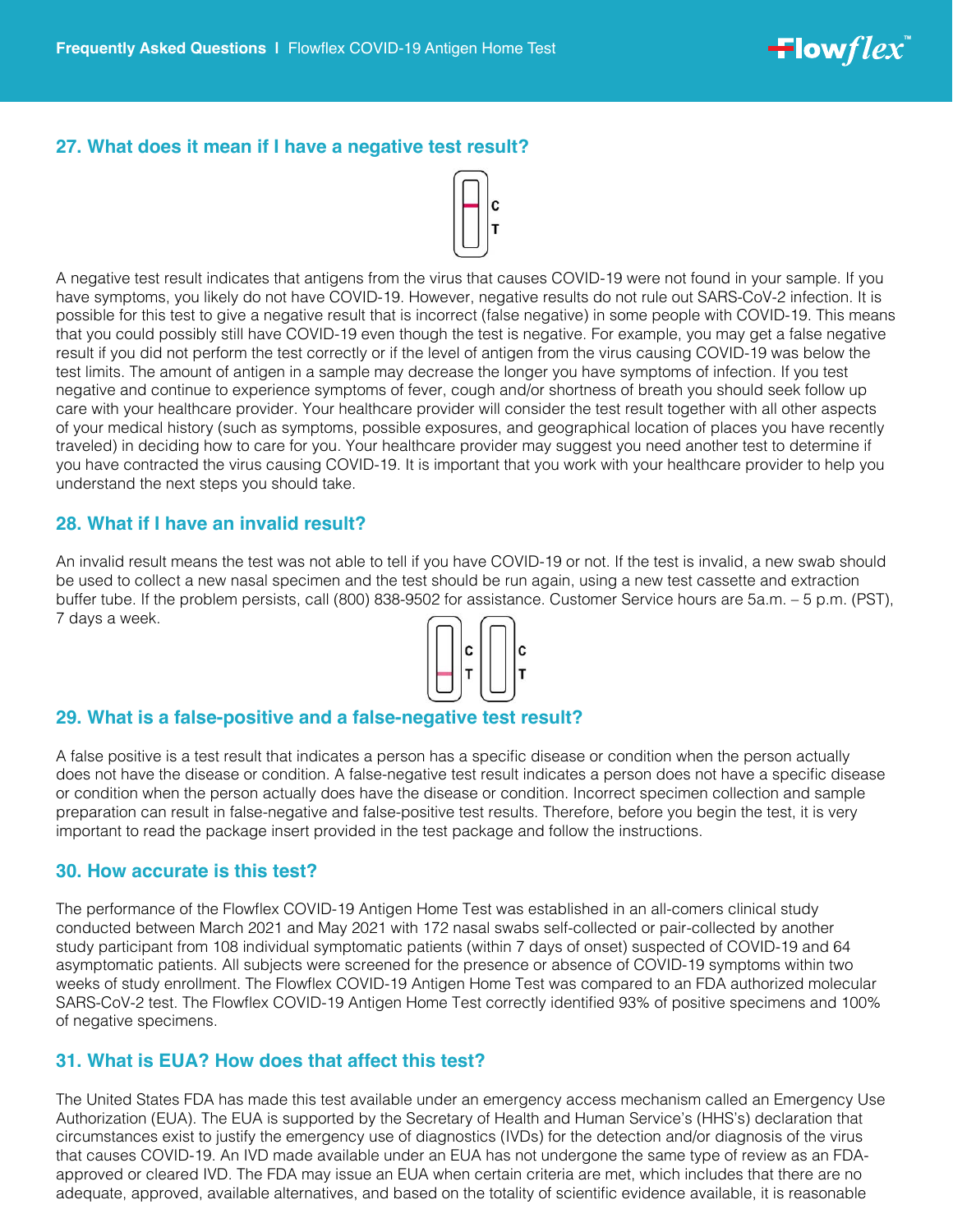

to believe that this IVD may be effective in diagnosing COVID-19. The EUA for this test is in effect for the duration of the COVID-19 declaration justifying emergency use of IVDs, unless terminated or revoked (after which the test may no longer be used).

## **32. Do I need insurance to perform this test?**

No, you do not need insurance to use this test. The Flowflex COVID-19 Antigen Home Test is for over-the-counter (OTC) use.

## **33. Do I need a prescription to use this test?**

No, you do not need a prescription to use this test. The Flowflex COVID-19 Antigen Home Test is for over-the-counter (OTC) use.

## **34. Is this test eligible for Flexible Spending Accounts (FSAs)?**

Yes, this test is an eligible expense that can be reimbursed under FSAs.

## **35. Is this test acceptable for travel? Can it be used for proof of a negative COVID-19 test result?**

The type of testing and documentation required for international/air travel may be different based on the travel destination, airline, and state requirements. Therefore, we recommend that you contact your airline carrier, visit the CDC/TSA website, and view your local health department's website for the latest requirements on the type of acceptable testing and documentation for your travel destination.

## **36. Do you offer proctoring services with this test to travel/to travel abroad/for international travel/to travel back to the US ?**

AZOVA is authorized to offer proctoring services for travel purposes in conjunction with ACON's Flowflex Antigen Home test.

For more details, go to<www.azova.com/flowflexvideo> before performing your test, or call (844) 692-9682. There is an additional cost associated with the proctoring services provided by AZOVA.

We also recommend you visit the CDC, the TSA, and your airline carrier websites, to view the latest documentation and accepted testing requirements for your destination.

## **37. Do you offer proctoring services and results with this test that I could provide my work?**

We do not currently offer proctoring services that would allow you to provide a test result to your employer.

## **38. Can people who are vaccinated use this test?**

Yes, individuals with or without symptoms can use this test regardless of vaccination status.

#### **39. Is this test reusable?**

No, the Flowflex COVID-19 Antigen Home Test is a single-use test and cannot be reused.

## **40. Why did my Flowflex test come in a blue box instead of a white box?**

Flowflex tests in a blue box are intended only for distribution and use outside the USA, and they do not have FDA Emergency Use Authorization. Please fill out the Contact Us form [\(Contact Us - Flowflexcovid.com\)](https://flowflexcovid.com/contact-us/) and provide the Lot number and location where the product was purchased.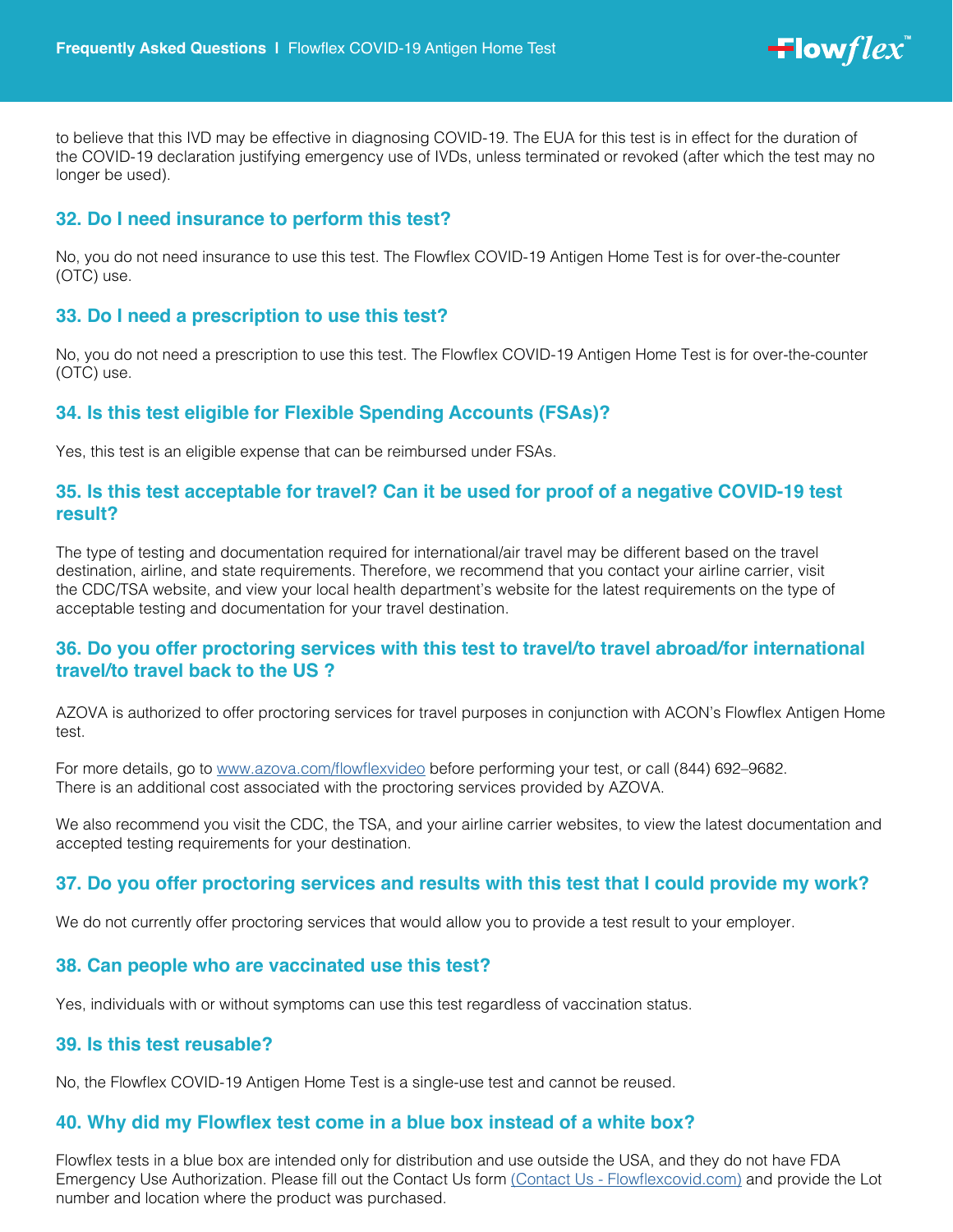

## **41. What is the Flowflex CPT code to bill insurance?**

The CPT Code is 87426

- Short Descriptor: SARSCOV CORONAVIRUS AG IA
- Medium Descriptor: IAAD IA SEVERE AQT RESPIR SYND CORONAVIRUS

• Long Descriptor: Infectious agent antigen detection by immunoassay technique, (eg, enzyme immunoassay [EIA], enzyme-linked immunosorbent assay [ELISA], fluorescence immunoassay [FIA], immunochemiluminometric assay [IMCA]) qualitative or semiquantitative; severe acute respiratory syndrome coronavirus (eg, SARS-CoV, SARS-CoV-2 [COVID-19])

## **42. What is the Flowflex NDC code?**

There is no NDC code for the Flowflex test. The UPC code is used instead.

• UPC Code for the single test : 6 8 2 6 0 7 6 6 0 2 6 1

## **43. What is the Flowflex LOINC code**

#### The LOINC code is 97097-0

• Description : SARS-CoV-2 (COVID-19) Ag [Presence] in Upper respiratory specimen by Rapid immunoassay

## **44. Where is the Flowflex COVID-19 Antigen Home Test manufactured?**

The test is manufactured by ACON's FDA registered, state-of-the-art manufacturing facility in China. The manufacturing facility is ISO13485: 2016 certified and inspected by the FDA. For over 25 years, ACON has continued to supply billions of IVD tests per year Worldwide.

## **45. The Flowflex COVID-19 Antigen Home Test is manufactured in China, is it safe to use?**

Yes, it is safe to use. The test is manufactured by ACON's FDA registered, state-of-the-art manufacturing facility in China. The manufacturing facility is ISO13485: 2016 certified and inspected by the FDA. For over 25 years, ACON has continued to supply billions of IVD tests per year Worldwide.

## **46. What is the nasal swab made of, is it sterile, how is it sterilized, are chemical residues on the swab?**

The tip of the nasal swab is made of polyurethane foam and, is sterile and safe to use. The swab is sterilized using Ethylene Oxide before aeration to remove any residual components. After the aeration process, no chemicals should be left on the swabs.

# **47. The package containing my Flowflex tests was left outside in freezing temperatures for a few hours – below the storage temperature listed on the kit box. Will it affect the tests performance, and should I throw the tests away?**

Our R&D Dept. has checked and confirmed that the Flowflex kits that were frozen are still working. Make sure the entire kit is back to room temperature and that the extraction buffer is thawed and back to liquid solution form before the kit is used for the testing.

# **48. The package containing my Flowflex tests was left outside in very high temperatures for a few hours – above the storage temperature listed on the kit box. Will it affect the tests performance, and should I throw the tests away?**

Our R&D Dept. has checked and confirmed that the Flowflex kits that were exposed to temperatures above average (up to 65 °C / 150 °F) for a few hours are still working. Make sure the entire kit is cooled back to room temperature and there is still a least 1/3 of an inch of buffer in the tube before the kit is used for the testing.